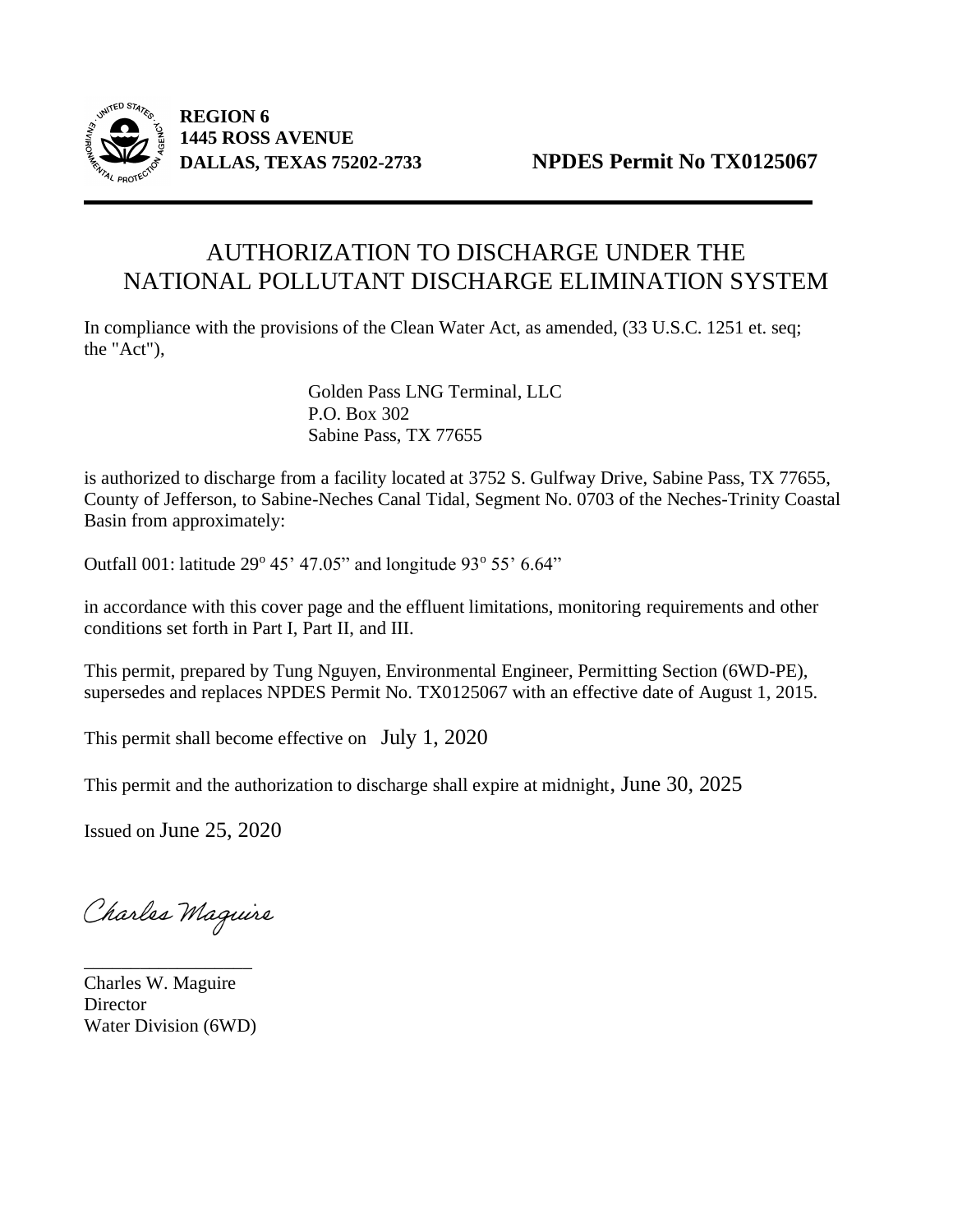# **DOCUMENT ABBREVIATIONS**

In the document that follows, various abbreviations are used. They are as follows:

| <b>BAT</b>       | Best Available Technology Economically Achievable                 |
|------------------|-------------------------------------------------------------------|
| BOD <sub>5</sub> | Biochemical oxygen demand (five-day unless noted otherwise)       |
| <b>BPJ</b>       | Best professional judgment                                        |
| <b>CFR</b>       | Code of Federal Regulations                                       |
| cfs              | Cubic feet per second                                             |
| <b>COD</b>       | Chemical oxygen demand                                            |
| <b>COE</b>       | United States Corp of Engineers                                   |
| <b>CWA</b>       | Clean Water Act                                                   |
| <b>DMR</b>       | Discharge monitoring report                                       |
| <b>ELG</b>       | <b>Effluent limitation guidelines</b>                             |
| <b>EPA</b>       | United States Environmental Protection Agency                     |
| <b>ESA</b>       | <b>Endangered Species Act</b>                                     |
| <b>F&amp;WS</b>  | United States Fish and Wildlife Service                           |
| <b>GPD</b>       | Gallon per day                                                    |
| IP               | Procedures to Implement the Texas Surface Water Quality Standards |
| $\mu$ g/l        | Micrograms per liter (one part per billion)                       |
| mg/L             | Milligrams per liter (one part per million)                       |
| <b>MMCFD</b>     | Million cubic feet per day                                        |
| <b>MGD</b>       | Million gallons per day                                           |
| <b>MSGP</b>      | Multi-Sector General Permit                                       |
| <b>NPDES</b>     | National Pollutant Discharge Elimination System                   |
| <b>MQL</b>       | Minimum quantification level                                      |
| O&G              | Oil and grease                                                    |
| <b>RRC</b>       | Railroad Commission of Texas                                      |
| RP               | Reasonable potential                                              |
| <b>SIC</b>       | Standard industrial classification                                |
| s.u.             | Standard units (for parameter pH)                                 |
| <b>TAC</b>       | <b>Texas Administrative Code</b>                                  |
| <b>TCEQ</b>      | Texas Commission on Environmental Quality                         |
| <b>TDS</b>       | Total dissolved solids                                            |
| <b>TMDL</b>      | Total maximum daily load                                          |
| <b>TOC</b>       | <b>Total Organic Carbon</b>                                       |
| <b>TRC</b>       | Total residual chlorine                                           |
| <b>TSS</b>       | Total suspended solids                                            |
| <b>TSWQS</b>     | <b>Texas Surface Water Quality Standards</b>                      |
| <b>WET</b>       | Whole effluent toxicity                                           |
| <b>WQMP</b>      | Water Quality Management Plan                                     |
| <b>WQS</b>       | <b>Water Quality Standard</b>                                     |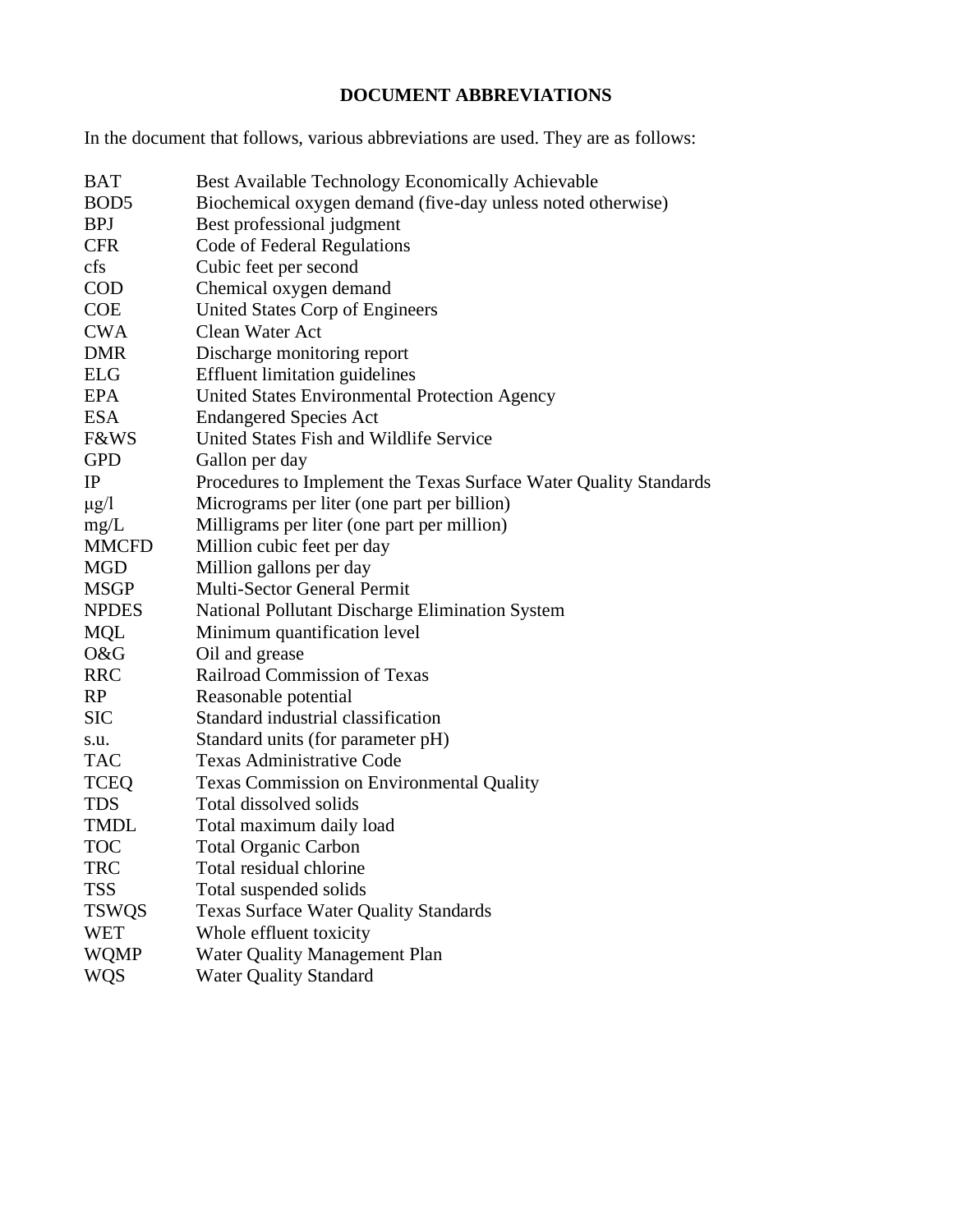### **PART I – REQUIREMENTS FOR NPDES PERMITS**

#### **A. LIMITATIONS AND MONITORING REQUIREMENTS**

#### 1. OUTFALL 001 - FINAL Effluent Limits

During the period beginning the effective date of the permit and lasting through the expiration date of the permit (unless otherwise noted), the permittee is authorized to discharge wastewater from the firewater intake water to the Sabine-Neches Canal Tidal (Segment 0703) of the Neches-Trinity Coastal Basin. Use of Chlorine or chlorine-based product is prohibited. Such discharges shall be limited and monitored by the permittee and reported as specified below:

|                  | <b>LIMITATIONS</b><br>DCT<br><b>DISC</b><br>אדוי: | ATIONS<br>LIMIT/<br>$\sqrt{2}$<br>DISCH.<br>ı ARCπF | <b>LASUREMENT</b><br>ME                  |                                    |
|------------------|---------------------------------------------------|-----------------------------------------------------|------------------------------------------|------------------------------------|
| <b>POL</b><br>ΑN | MINIMUM                                           | <b>IT THE</b><br>(IMUM<br>МA                        | <b>TIPLICE</b><br>FR.<br>EOU.<br>' JENC. | <b>TVDI</b><br>$\Delta MP^{r}$     |
| pH               | ` S.U.<br>ິ                                       | Э.0 s.u.                                            | Weekly                                   | $4 - 1$<br>s Grab<br>Instantaneous |

|                                 | 30-DAY AVG,     | DAILY MAX.      | 30-DAY AVG,           | DAILY MAX.      |                  |                    |
|---------------------------------|-----------------|-----------------|-----------------------|-----------------|------------------|--------------------|
|                                 | lbs/day, unless | lbs/day, unless | $mg/l$ , unless noted | $mg/l$ , unless | MEASUREMENT      |                    |
| <b>POLLUTANT</b>                | noted           | noted           | $(*1)$                | noted $(*1)$    | <b>FREOUENCY</b> | <b>SAMPLE TYPE</b> |
| Flow                            | Report MGD      | Report MGD      | ***                   | ***             | Weekly           | Calculation        |
| <b>TSS</b> , Stream Intake (*2) | N/A             | N/A             | Report                | Report          | Weekly           | Grab               |
| TSS, Net Value (*3)             | N/A             | N/A             | Report                | 45              | Weekly           | Grab               |

#### Footnotes:

- \*1 For instantaneous grab, sample shall be analyzed within 15 minutes of collection.
- \*2 Sample for the intake water shall be taken immediately prior to testing the backup pump.
- \*3 TSS, Net Value = TSS (discharging effluent) TSS (stream intake); report zero if the net value is negative.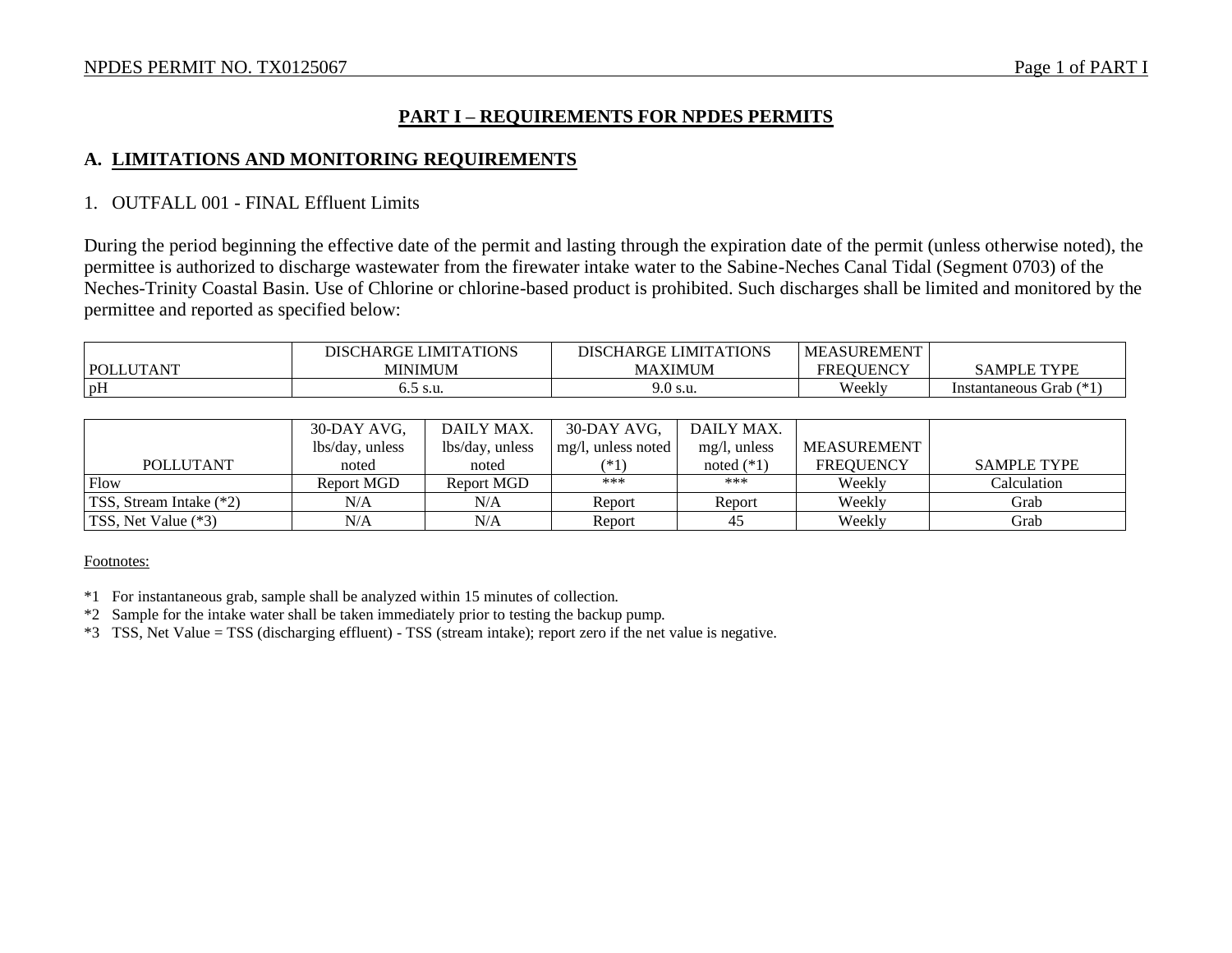### NPDES PERMIT NO. TX0133992 Page 2 of PART I

#### 2. FLOATING SOLIDS, VISIBLE FOAM AND/OR OILS

There shall be no discharge of floating solids or visible foam in other than trace amounts. There shall be no discharge of visible films of oil, globules of oil, grease or solids in or on the water, or coatings on stream banks; related residue will not cause toxicity to man, aquatic life, or terrestrial life.

#### 3. SAMPLING LOCATION(S) AND OTHER REQUIREMENTS

Samples taken in compliance with the monitoring requirements specified above shall be taken at the discharge from the final treatment unit prior to the receiving stream. The sample point(s) shall be clearly marked by the facility if it is not at the final outfall location. There shall be no flow from any source into the piping system after the sample point and prior to the final outfall(s).

#### **B. SCHEDULES OF COMPLIANCE**

None

#### **C. MONITORING AND REPORTING**

- Discharge Monitoring Report (DMR) results shall be electronically reported to EPA per 40 CFR 127.16. To submit electronically, access the NetDMR website at https://netdmr.epa.gov. Until approved for Net DMR, the permittee shall request temporary or emergency waivers from electronic reporting. To obtain the waiver, please contact: U.S. EPA - Region 6, Water Enforcement Branch. No additional copies are needed if reporting electronically, however when submitting paper form the permittee shall submit the original DMR signed and certified as required by Part III.D.11 and all other reports required by Part III.D. to the EPA and other agencies as required (See Part III.D.IV of the permit).
- Discharge Monitoring Report Form(s) shall be submitted quarterly. Each quarterly submittal shall include separate forms for each month of the reporting period.
- Reporting periods shall end on the last day of the months March, June, September, and December.
- The first Discharge Monitoring Report(s) shall represent facility operations from the effective date of the permit through the last day of the current reporting period.
- Thereafter, the permittee is required to submit regular quarterly reports as described above and shall submit those reports postmarked no later than the 28th day of the month following each reporting period.
- NO DISCHARGE REPORTING If there is no discharge from any outfall during the sampling month, place an "X" in the NO DISCHARGE box located in the upper right corner of the Discharge Monitoring Report.
- If any daily maximum or monthly average value exceeds the effluent limitations specified in Part I. A, the permittee shall report the excursion in accordance with the requirements of Part III. D.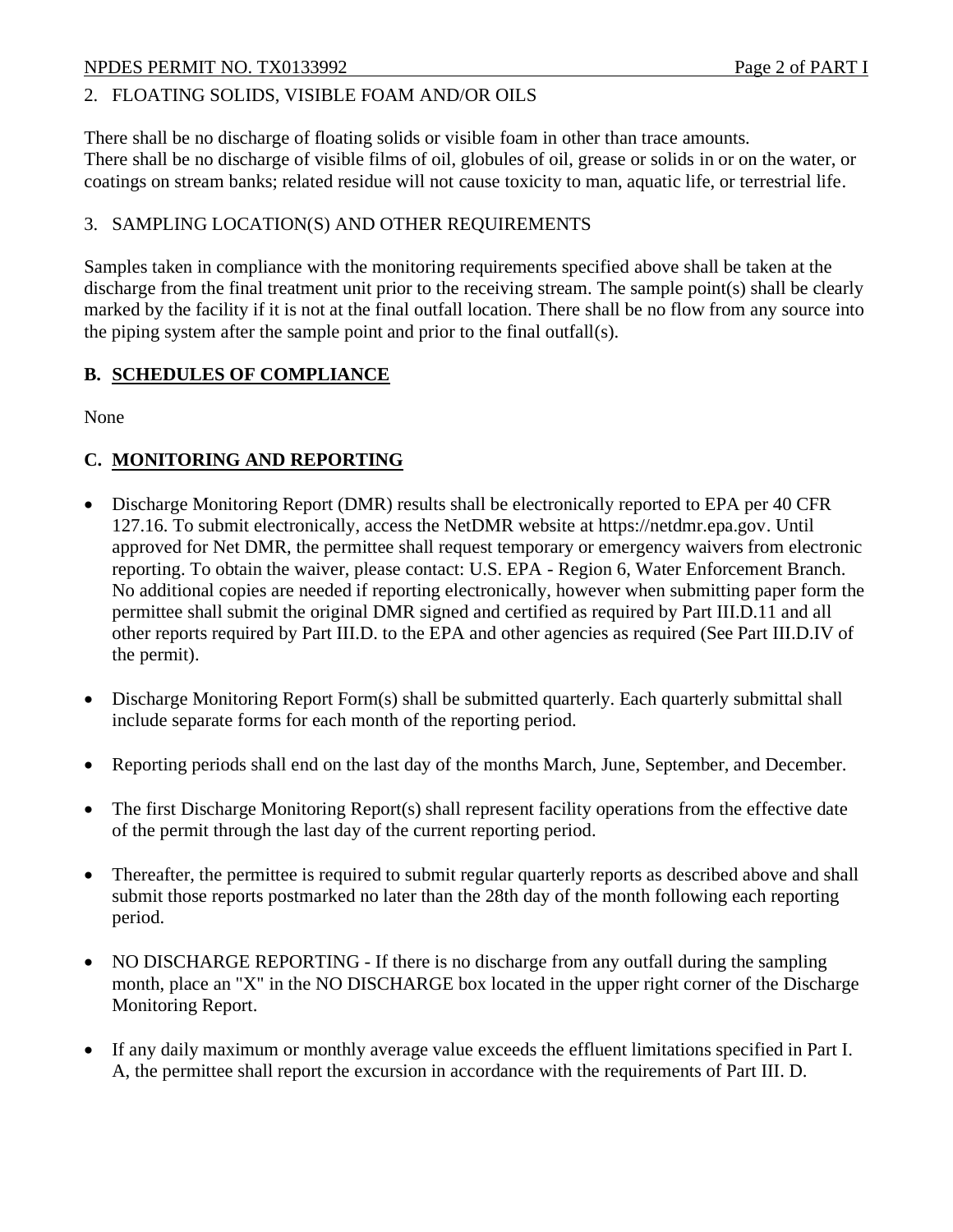- Any daily maximum or monthly average value reported in the required Discharge Monitoring Report which is in excess of the effluent limitation specified in Part I. A shall constitute evidence of violation of such effluent limitation and of this permit.
- The permittee shall effectively monitor the operation and efficiency of all treatment and control facilities and the quantity and quality of the treated discharge.
- All reports shall be sent both to EPA and the Texas Railroad Commission at the addresses shown in Part III of the permit.

## **D. WATER TREATMENT CHEMICAL PROHIBITION**

Products containing chlorine will be prohibited for testing of backup firewater pump at Outfall 001.